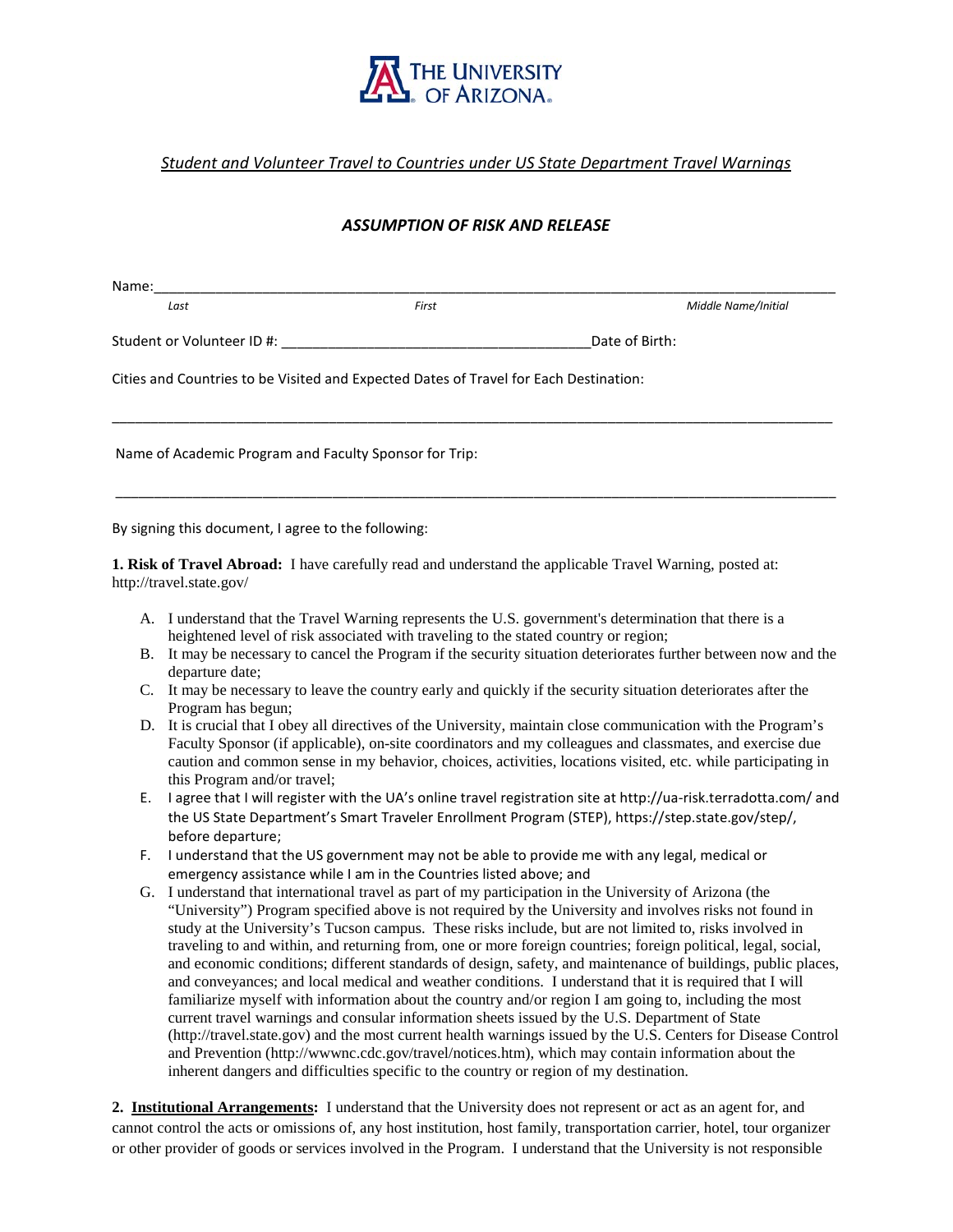for matters that are beyond its control. I hereby release the University from any injury, loss, damage, accident, delay or expense arising out of any such matters.

**3. U.S. State Department Warning Status:** I understand that one or more of the countries that I plan to visit may have a travel warning issued by the U.S. State Department that describes a heightened risk of travel in that area. I understand that travel warnings may change to more urgent status with little or no notice. I understand and agree that a change in U.S. State Department travel warning status or other safety concerns may result in the University suspending the Program and official travel in the affected countries, and that I may be directed to return to the U.S. or relocate to a safer location. By signing this document, I certify that I have read and understand the University of Arizona's Policy for International Travel Safety and Compliance, online at: [http://ua](http://ua-risk.terradotta.com/)[risk.terradotta.com/.](http://ua-risk.terradotta.com/)

**4. Independent Activity:** If I am traveling with a group, I agree to leave the country that I am visiting with the group at the conclusion of the Program. I understand that, in addition to the other provisions of this agreement, the University is not responsible for any injury or loss I may suffer when I am traveling independently or am otherwise separated or absent from any University-supervised activities.

**5. Health and Safety:** I am aware of all applicable personal medical needs. I have arranged, through insurance or otherwise, to meet any and all needs for payment of medical costs while I participate in the Program. I recognize that the University is not obligated to attend to any of my medical or medication needs, and I assume all risk and responsibility for those needs. If I require medical treatment or hospital care in a foreign country during my travel, the University is not responsible for the cost or quality of such treatment or care, or injuries arising from or related to such care. I have consulted with a medical doctor with regard to my personal medical needs. There are no health-related reasons or problems that preclude or restrict my participation in this travel Program.

## **6. Standards of Conduct:**

A. I understand that each foreign country has its own laws and standards of acceptable conduct, including dress, manners, morals, politics, drug use, and behavior. I recognize that behavior that violates those laws or standards could harm the University's relations with those countries and the institutions therein, as well as my own health and safety. I also understand that the University is not responsible for providing any assistance, legal or otherwise, in dealing with the laws or standards of foreign countries. I will become informed of, and abide by, all such laws and standards for each country to or through which I will travel, and accept any consequences of violations thereof.

B. I agree to comply with the University's rules, standards, and instructions for behavior. I waive and release all claims against the University that arise at a time when I am not under the direct supervision of the University or that are caused by my failure to remain under such supervision or to comply with such rules, standards, and instructions. I understand that engaging in research activities or taking research samples from a foreign country without first obtaining appropriate permits may result in monetary fines and/or prison in that country.

C. I agree that the University has a right to enforce the standards or conduct described above, in its sole judgment, and that it will impose sanctions, up to and including expulsion from this travel and/or the University, for violating these standards or for any behaviors detrimental to or incompatible with the interest, harmony, and welfare of the University, other participants or third parties. I recognize that due to the circumstances of foreign study programs, procedures for notice, hearing, and appeal applicable to disciplinary proceedings at the University do not apply. If I am expelled, I consent to being sent home at my own expense with no refund of fees.